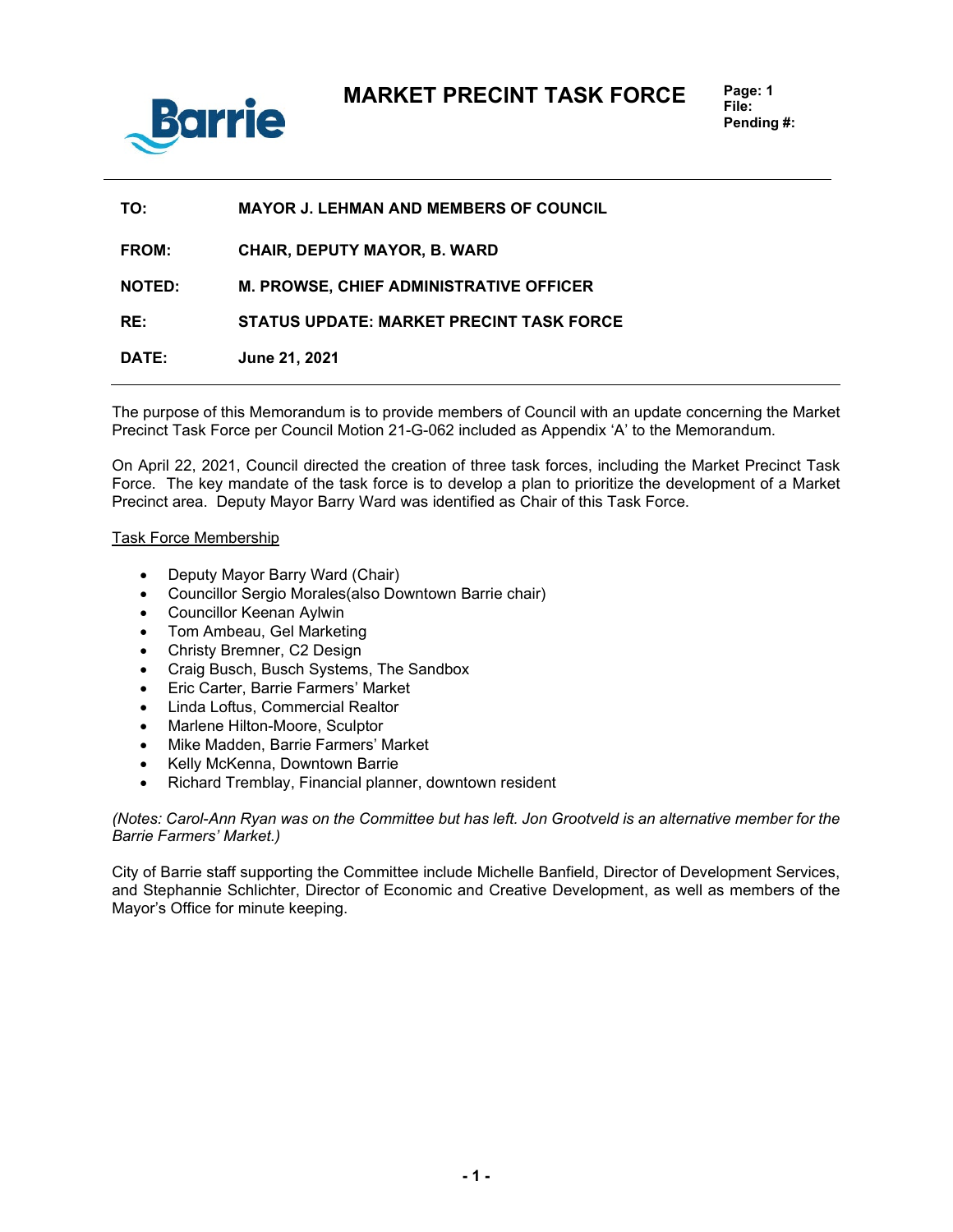

# **MARKET PRECINT TASK FORCE**

**File: Pending #:**

## Market Precinct Area

Figure 1, shows the general study area of the Market Precinct.



Figure 1: Market Precinct Study Area

Market Precinct outlined in dashed orange line

- 1. Barrie Transit Terminal, outlined in solid red line
- 2. Mix of buildings on Dunlop Street
- 3. Single detached units on Toronto Street
- 4. Residential buildings at intersection of Maple & Simcoe Streets